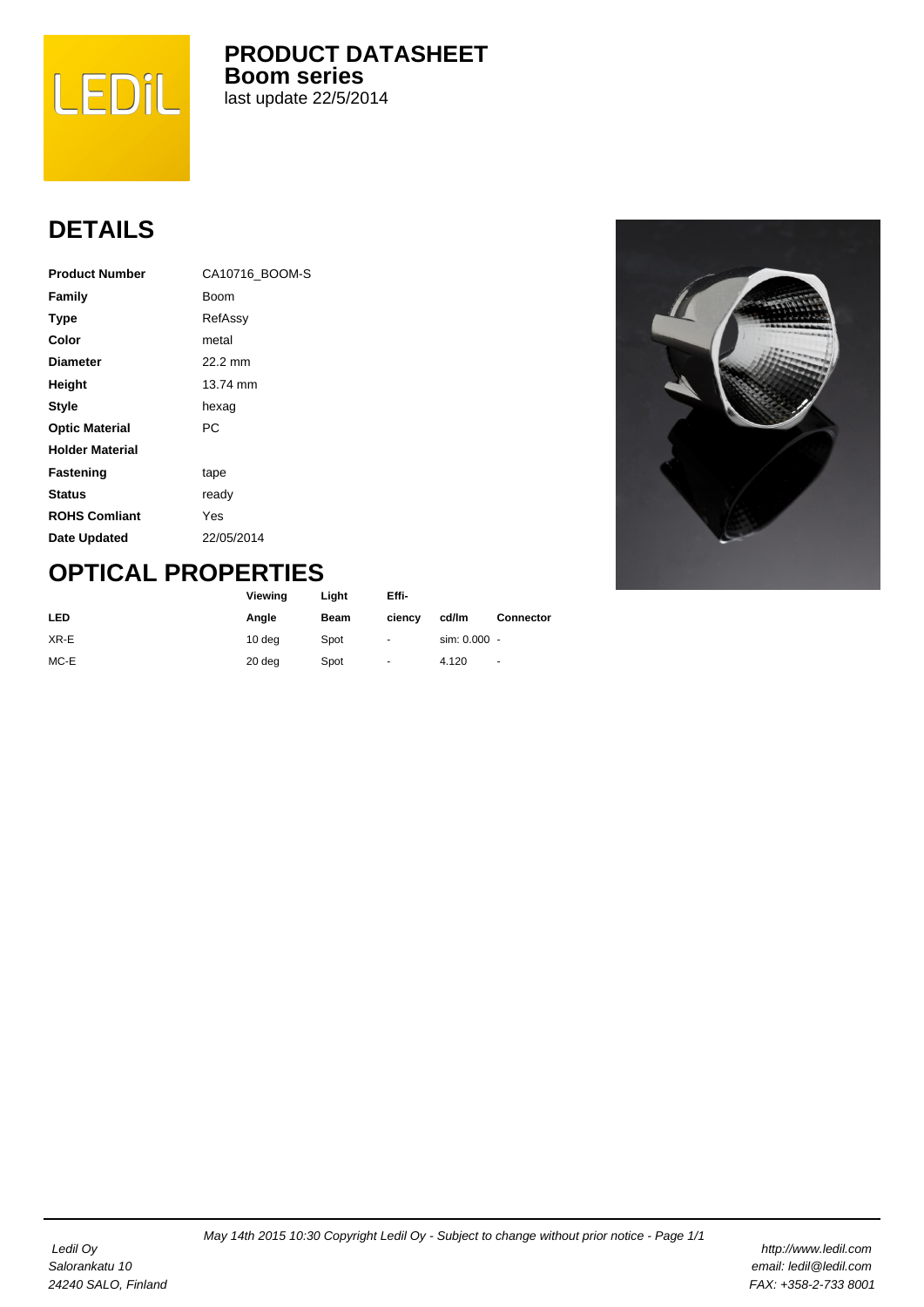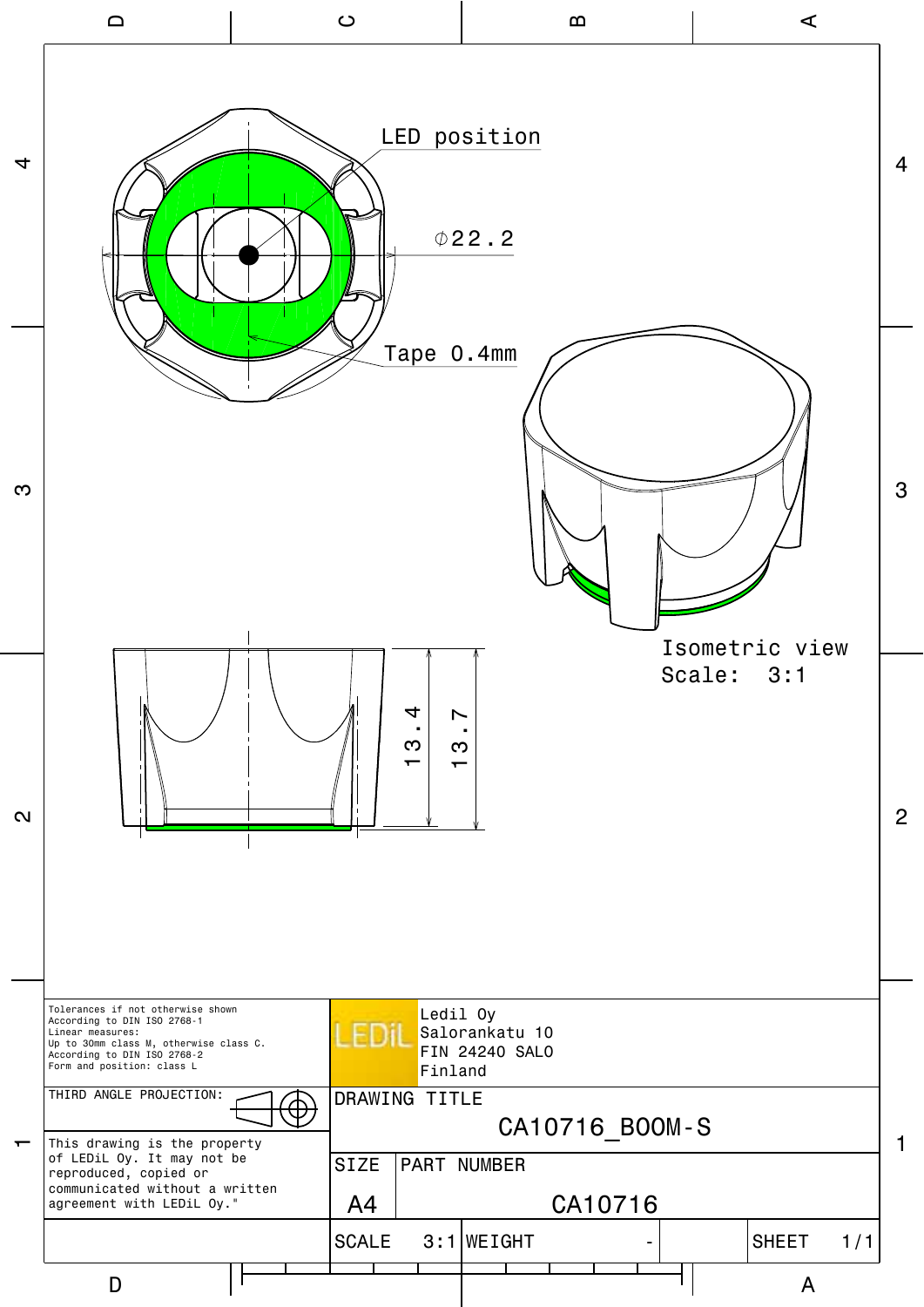

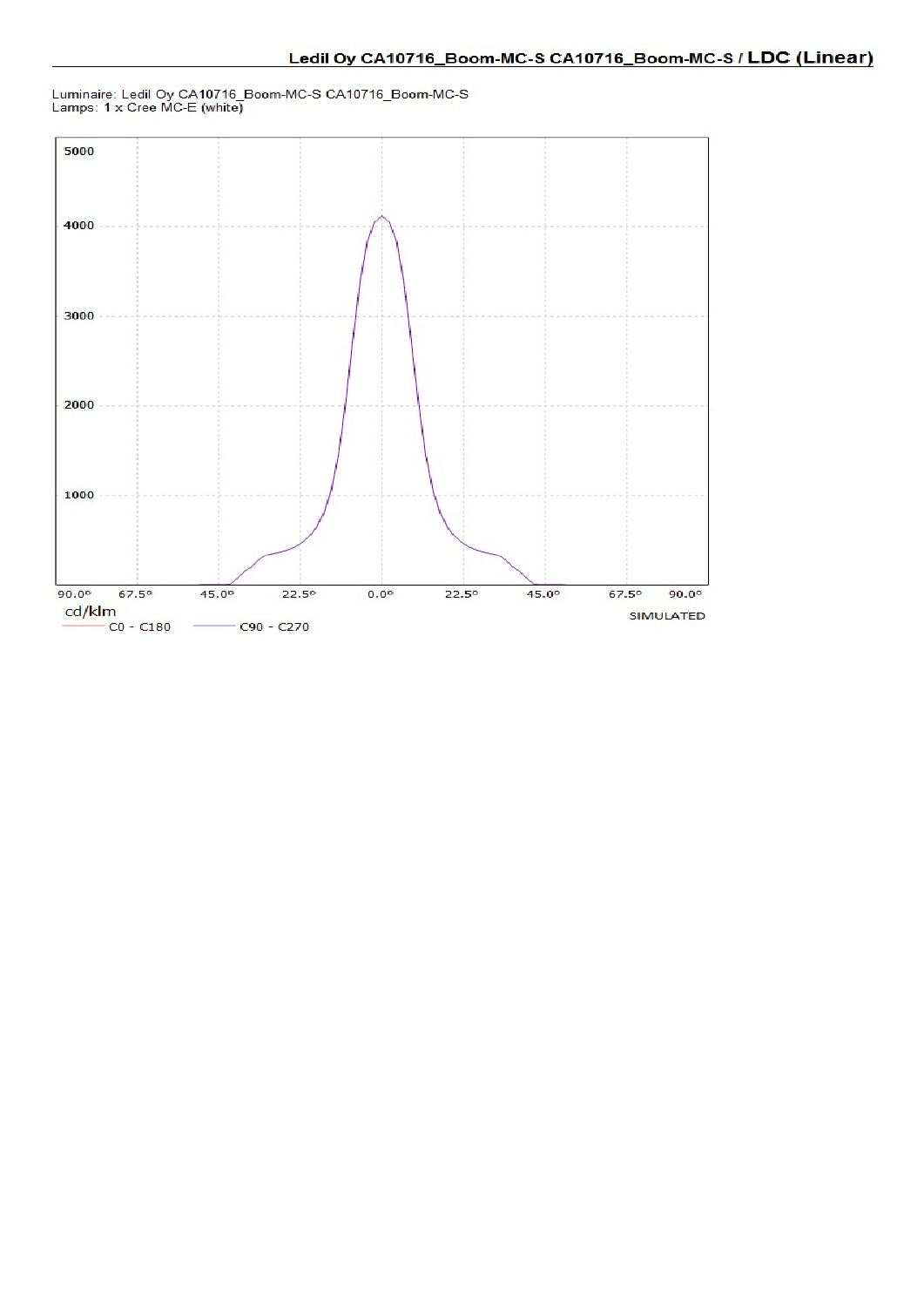Luminaire: Ledil Oy CA10716\_Boom-MC-S CA10716\_Boom-MC-S Lamps: 1 x Cree MC-E (white)